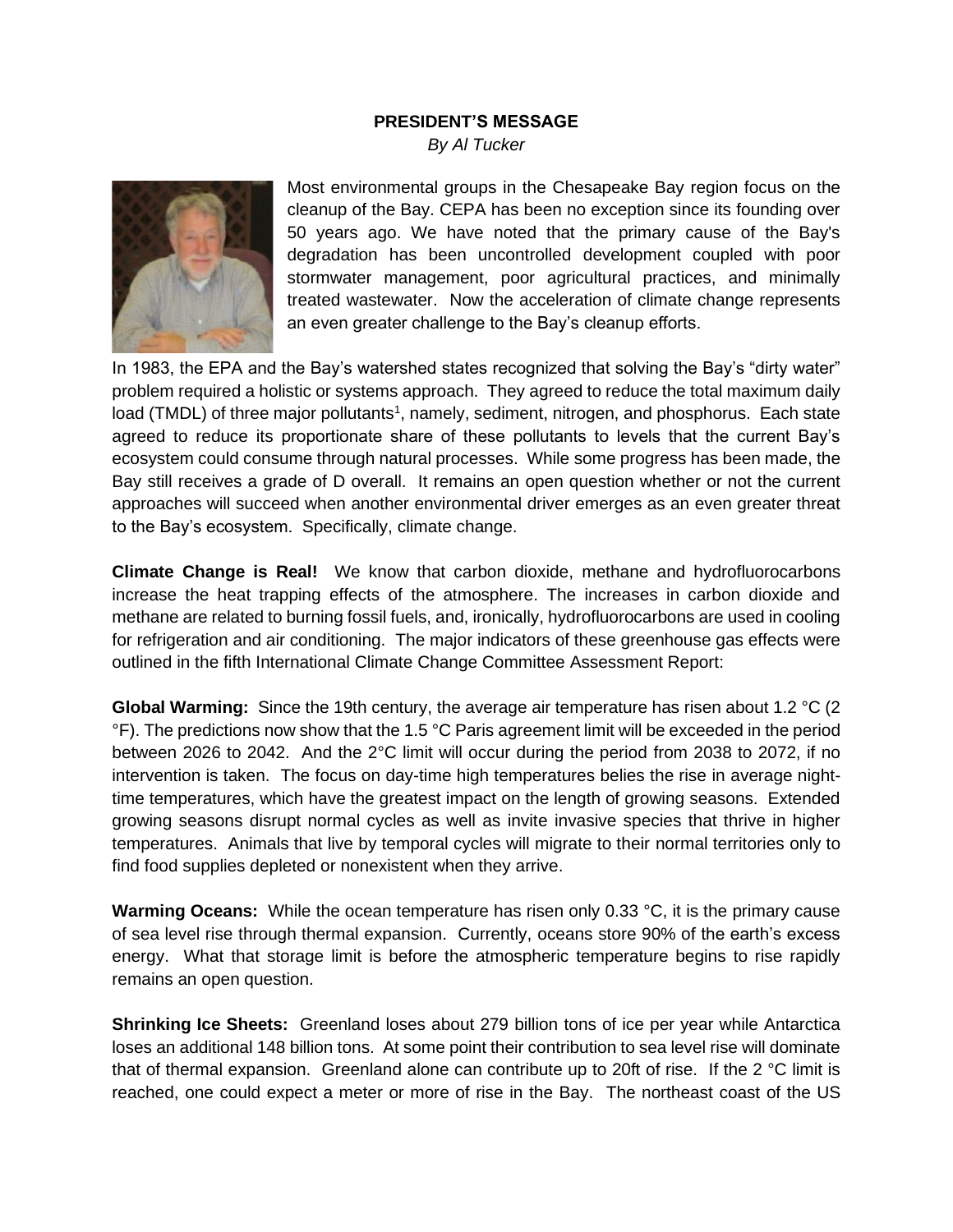including the Bay is experiencing one of the fastest rises due to a combination of subsidence and the impact of Greenland meltwater on the Gulf Stream. Anne Arundel will lose almost 3000 acres of forest to sea level rise.

**Ocean Acidification:** The ocean is one of the primary carbon sinks. Carbon dioxide in seawater creates carbonic acid. This natural process has caused a 30% increase in acidification, resulting in destruction of coral reefs and impacting calciferous marine life. In the Bay, crabs and oysters will be affected.

**Extreme Events:** As one watched the development of hurricanes this summer and fall, we saw them move over land and back over warm water, where they increased quickly in intensity, some to category 5 storms. Warmer air holds more water, and this year may be the wettest year in our weather history. More water means that current stormwater practices may be inadequate. While global warming implies hotter temperatures on average, it also means some of the coldest. With 22 events causing 95 billion dollars of damage, the year 2020 represents the sixth consecutive year of climate related losses exceeding a billion dollars. From 1980 to now, the US has averaged 7.2 events per year. From 2015 to now the average is 16.2 events. For the Bay, significant storm surges during hurricanes can be expected. Under appropriate conditions, a surge in the Bay that exceeds 18ft can occur at Fells Point in Baltimore.

Within two generations, climate change will rapidly change our local environment. The question is, what should we do? First and foremost, without a reduction of greenhouse gases, the eventual results will be catastrophic. At the national and global level, we should advocate for decarbonizing our society. That means we will need a new energy infrastructure independent of fossil fuels. Without making this change, all other attempts to adapt will be futile.

Some recent reports indicate that the 2°C increase is already "baked in." At the regional level of the Bay, that fact implies that extreme events will occur within our lifetime. Blackwater refuge will lose 50% of its land to inundation. Large tracts of the Eastern Shore cropland already exhibit saltwater intrusion in plant root zones. Well water in some areas also shows signs of saltwater intrusion.

All these effects imply that we in the Bay's watershed will need to change our strategies from preventing change and preserving the status quo to ones of adapting to a changed environment. Hard decisions will have to be made. Land and homes will have to be abandoned, critical infrastructure like roads, wastewater facilities, and wells will have to be hardened against storm surges. New building codes will need to be developed for areas that will become subject to future flooding. It is not just the low-lying areas that will be affected. The whole state will have to bear the economic, societal and ecological costs associated with the unforeseen, myriad effects of climate change. The Maryland Commission on Climate Change produced an excellent summary in 2011<sup>2</sup>. Unfortunately, little has resulted from these recommendations; perhaps because they are too far reaching and the cost to implement them is too daunting. Even more daunting, though, is the fundamental change in attitudes and lifestyle choices that we will have to accept. These